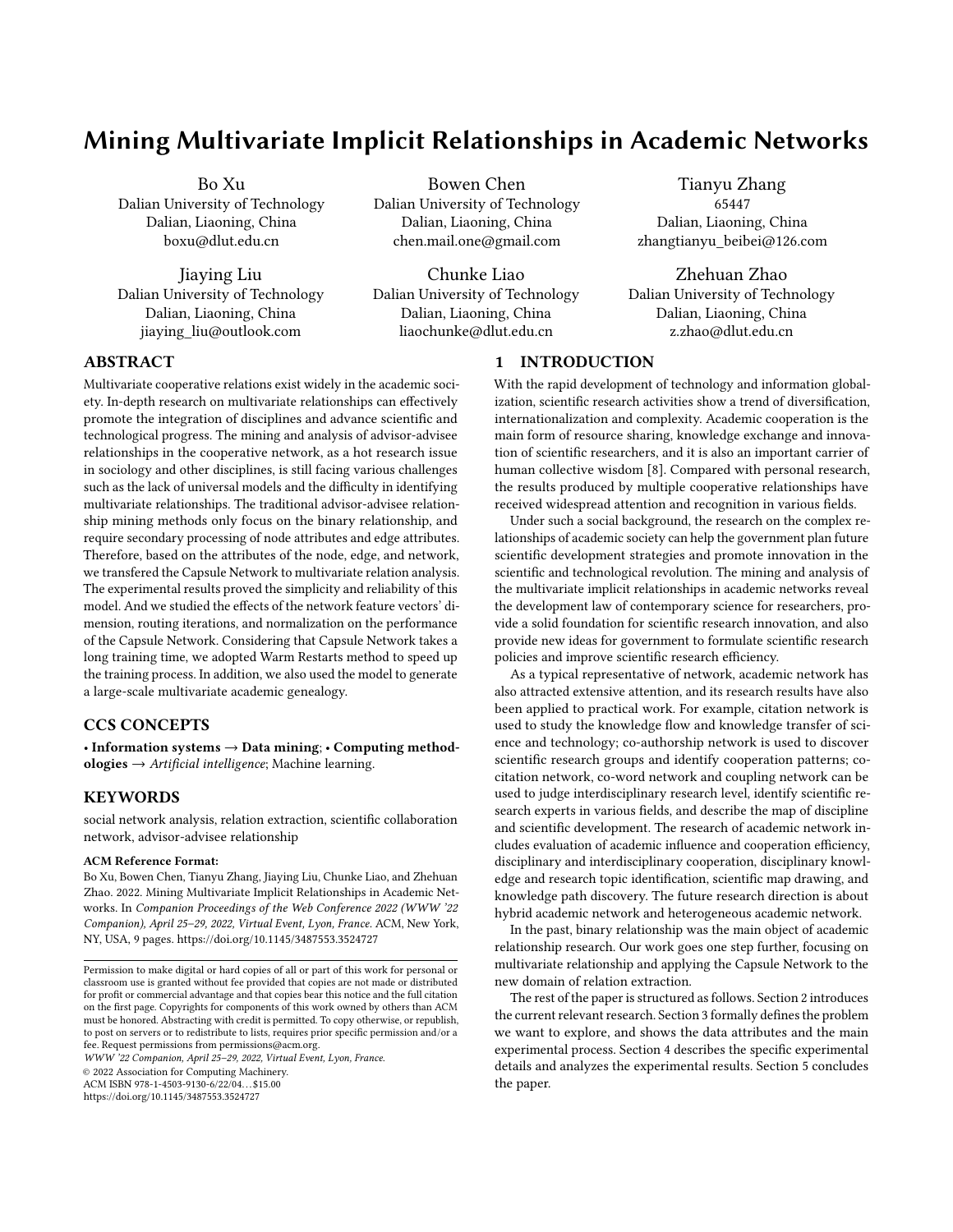## 2 RELATED WORK

Multivariate cooperative relations exist widely in the academic society. With the increase of academic data and the fusion of information such as papers, journals, conferences, scholars and institutions, the research on the multivariate cooperative relationships in academic networks has data support [\[24\]](#page-8-2). In recent years, the work published in the world's top journals such as Nature, Science and PNAS has shown the academic community's emphasis on the study of multivariate cooperative relations. Since the relationship must exist between two or more entities, the relationship used to describe the relationship between two entities is called a binary relationship. Similarly, used to describe the relationship between three entities is called a ternary relationship. Used to describe the relationship between n entities is called n-ary relationship, and nary relationship is also collectively called multivariate relationship [\[26\]](#page-8-3).

The binary relationship is the most popular studied object in the field of network science in the past few decades. Through the abstraction of the real world, the objects in many systems can be simplified into binary relationship data for modeling and visualization. However, application fields such as social networks, transportation networks, and biomedical networks have brought abundant and ever-increasing amounts of complex data, and the relationships between objects have become more complicated. Traditional binary relationships cannot describe these intricate relationships. In the actual system modeling, it is often necessary to reflect the multivariate relationship characteristics of the system [\[25\]](#page-8-4). For example, in a multi-player game, nodes are used to represent players. If the binary relationship is used to represent the association between players, it can only represent the relationship between two people in a game, but can not describe the relationship among all players. Therefore, more and more studies have discovered the importance of multivariate relationships. Multivariate relationships can better and more naturally express the internal connections and patterns hidden in information [\[27\]](#page-8-5).

The advisor-advisee relationship and the citation relationship are common binary relationships in academic networks [\[9\]](#page-8-6); the ternary relationship is more complex, such as conference closure ("scholar-meeting-scholar" refers to two scholars participating in the conference); multivariate relationships include teamwork relationships, colleague relationships, and so on. Generally speaking, multivariate relationships are very common in academic society, and have more practical significance and research value, but they are often heterogeneous and more complex [\[7,](#page-8-7) [11,](#page-8-8) [12\]](#page-8-9). Currently, the mining and analysis of multivariate cooperative relationships in academic society are mainly based on the following three types of methods: statistical analysis, relational algebra, and network science.

#### • Statistical Analysis

Statistical analysis, as the earliest research method of academic multi-relation mining and analysis, was based on questionnaires in the early stage. As the scale of data increases and technology advances, the statistical characteristics of large-scale academic data are gradually revealed. Various technical methods in statistical analysis, such as data collection, data cleaning, data storage, data analysis, are gradually used in the mining and analysis of multivariate relationships in academic society. Commonly used statistical analysis methods include hypothesis testing, correlation analysis, regression analysis, factor analysis, parameter estimation, and so on. Statistical analysis methods can be used to mine and analyze a variety of relationships, including cooperative relationships, cocitation relationships, and advisor-advisee relationships. Wang et al. [\[21\]](#page-8-10) analyzed the cooperative relationship among researchers with different academic ages and found that researchers with similar academic ages cooperate more closely.

#### • Relational Algebra

Relation is considered to be the connection between entities, which is used to describe the behavior between two or more entities in a specific time. The algebraic constructions of social network structure make relational algebra the main natural framework in algebraic network analysis [\[13\]](#page-8-11). Boorman et al. [\[1\]](#page-7-0) gave an algebraic expression for the individual structure embedded in social networks based on algebraic semigroups. Since then, a series of works have been developed, and relational algebra has also been widely used in relationship mining.

#### • Network Science

As an important application field and research branch of network science, the objects of relationship mining are diverse. Zhang et al. [\[5\]](#page-7-1) studied their social cooperative relations based on the scholars' cooperative network. Combined with actual data, the study found that the co-authoring network is a self-organizing scalefree network. Based on network statistics, it is proved that the scientific research cooperation network has the characteristics of a small-world network. Based on the evolution process of academic cooperation network, Zhu [\[29\]](#page-8-12) proposed a model about entropy theory to analyze the dynamic network evolution. Liu et al. [\[28\]](#page-8-13) analyzed the cooperative network of highly cited scholars and found that there are many forms of cooperative relations and groups. Cross-institutional or transnational cooperation has become the mainstream trend of current scientific research.

In recent years, researchers have paid more and more attention to the mining of multiple relational data. Mukhopadhyay et al. [\[11\]](#page-8-8) proposed a method to mine multivariate relationships on the Medline online database and gave the results of lung cancer mining. The result contains 168 ternary relationships, including the relationships among biological entities such as diseases, organs, drugs, chemicals, and pathways, and each relationship has a weight. In addition, some researchers apply multivariate relationships to the fields related to knowledge systems, such as modeling multivariate relationships in article-article networks, article-user networks, and article-topic word networks.

# PROBLEM DEFINITION AND EXPERIMENTAL DESIGN

This section first introduces the main symbols and their definitions involved in the process of multivariate relationships mining, and formalizes the problem. Then, we describe the experimental procedure.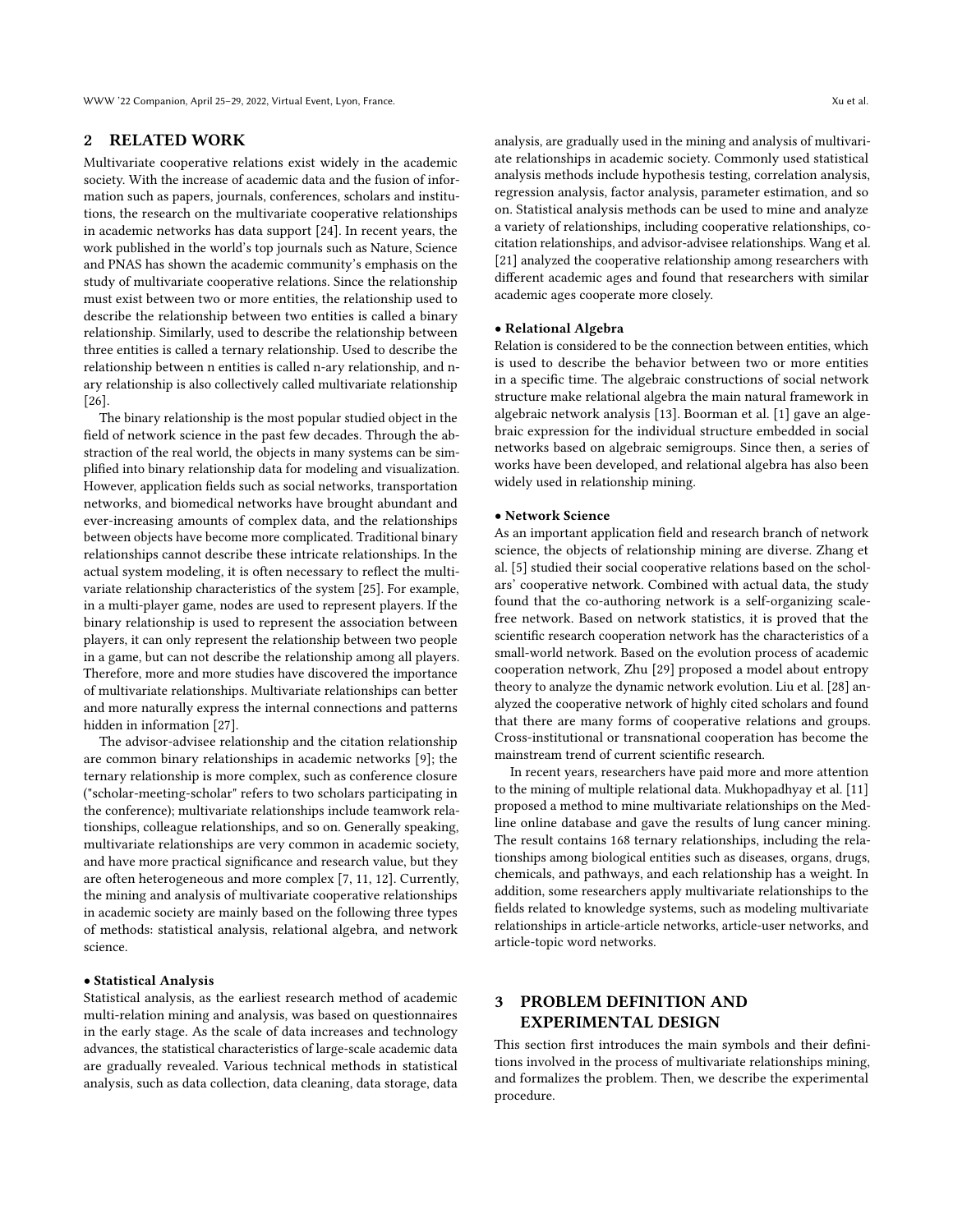Mining Multivariate Implicit Relationships in Academic Networks WWW '22 Companion, April 25–29, 2022, Virtual Event, Lyon, France.

## 3.1 Problem Definition

Since we are mainly concerned with the multiple advisor-advisee relationships in the cooperation network, we first need to build the collaboration network  $G = (V, E)$ . The node  $v_i \in V$  represents the author  $i$ , each edge in  $E$  represents a cooperative relationship between nodes, and  $C_i$  represents the set of collaborators of the author *i*.



Figure 1: An illustration of the problem definition

Figure 1 shows a simple example of problem analysis. Through the publication information of the paper, the author's cooperation network is obtained. As mentioned above, each node represents an author, and each directed edge points to his potential advisor. If the arrow points to the node itself, it means that it might be the root node. The cooperative network constructed in this paper is a directed acyclic graph (DAG). If it is not a DAG, other efforts are needed [\[2\]](#page-7-2). We use the author's earliest paper publication time to determine the direction of the edge. After obtaining the directed candidate graph, the model is trained through labeled data to predict other unlabeled edges.

The possible multiple advisor-advisee relationships shown at the bottom of Figure 1.

It has been observed that both network topology and author attributes are important in academic relationship mining [\[17,](#page-8-14) [20\]](#page-8-15). Next, we describe the author and network attributes in detail.

#### 3.1.1 Node Attributes.

Node attributes represent the inherent attributes of each node itself. We mainly select node attributes for author nodes, including institution, academic age, number of published papers, and so on. These attributes can be used to measure the academic influence of the author and the similarity with other nodes. The node features we selected are shown in Table 1.

#### Table 1: Description of node features

| Notation         | Description                                                 |
|------------------|-------------------------------------------------------------|
| aai              | the academic age of the author i                            |
| aa <sub>i</sub>  | the academic age of the author $j$                          |
| org <sub>i</sub> | the organization of the author i                            |
| org <sub>i</sub> | the organization of the author $j$                          |
| $np_i$           | the number of publications of $i$ before collaborating      |
|                  | with <i>j</i>                                               |
| $np_i$           | the number of publications of <i>j</i> before collaborating |
|                  | with <i>i</i>                                               |

#### 3.1.2 Edge Attributes.

The edge describes the collaboration intensity between two authors, including cooperation times, cooperation duration, and so on. The selected edge features are shown in Table 2.

#### Table 2: Description of edge features

| Notation  | Description                                                 |
|-----------|-------------------------------------------------------------|
| adj       | difference of academic age between $i$ and $j$              |
| $ct_{ij}$ | the collaboration times of $i$ and $j$                      |
| $cd_{ij}$ | the collaboration duration of $i$ and $j$                   |
| ft        | the number of <i>i</i> and <i>j</i> being the first two     |
|           | authors                                                     |
| lf        | the number of <i>i</i> and <i>j</i> being the first and the |
|           | last authors                                                |
| $kulct$ . | the collaboration similarity between $i$ and $j$            |

 $kulc_{ij}^{t}$  is the collaboration similarity between author *i* and collaborator  $j$  after  $t$  years since their first collaboration [\[22\]](#page-8-16).

#### 3.1.3 Network Attributes.

The random walk method is used to sample the collaboration network structure to obtain the structural attributes of the network [\[19,](#page-8-17) [23\]](#page-8-18). The dimension of the output vector is a hyperparameter.

Based on the above parameters, we can describe the advisoradvisee relationship mining problem as follows:

Input: An author  $i$  with the node, edge, and network attributes, the collaboration network  $G$ , and  $C_i$ . Output: *i*'s advisees.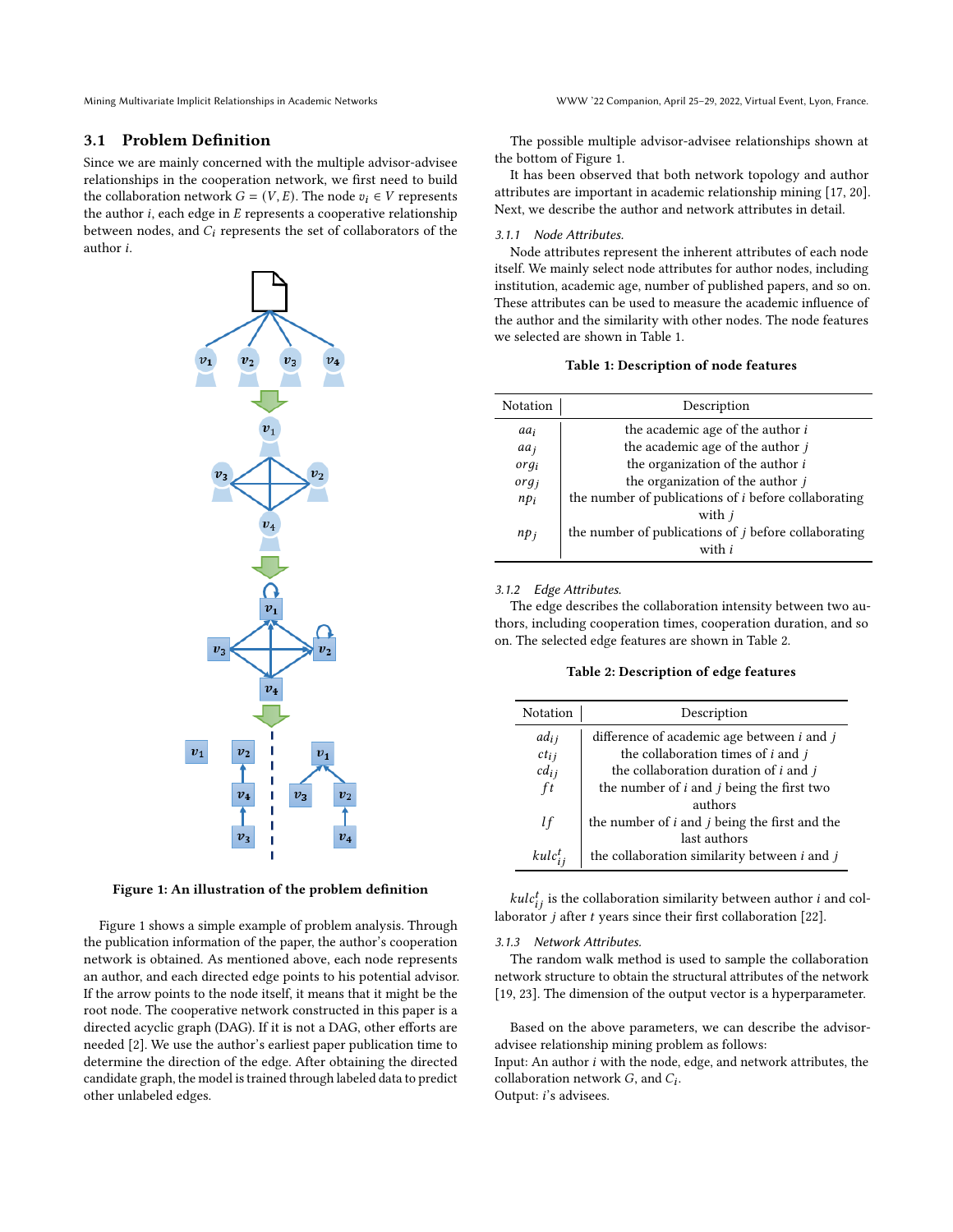WWW '22 Companion, April 25–29, 2022, Virtual Event, Lyon, France. Xu et al.

## 3.2 Experimental Design

For the mining of implicit multiple relationships in academic networks, the design of the experimental process is as follows:

## • (1) Crawl the correct advisor-advisee relationship.

Crawl the tree-like advisor-advisee relationship listed on The Academic Family Tree website. The Academic Family Tree is an online database compiled by registered users, which saves the academic genealogy in different fields. However, there is no one-to-one correspondence between the names of AFT and those in the MAG data set. It is necessary to judge whether the person is in the MAG data set according to other conditions, and deal with duplicate names.

The first step of the experiment is shown in Figure 2.



Figure 2: Experimental procedure of step(1)

## • (2) Construct collaboration network through the Microsoft Academic Graph Dataset (MAG).

This step is to find the published papers through the person's name, and then put all the authors into a collection to get the collaborator set of this person. The graph obtained at this time is undirected, but the advisor-advisee relationship is directed.

#### • (3) Construct the candidate directed graph and the feature vector.

The third step is to find the earliest publication time of each author. Determine the direction of the relationship through the earliest publication time. Advisor's earliest paper is usually published earlier than advisee. Then we crawl the required node attributes and edge attributes in the data set. Network feature vectors are generated by node2vec [\[4\]](#page-7-3), according to the network structure.

The idea of node2vec is the same as that of DeepWalk [\[14\]](#page-8-19): the random walk is used to sample the combination (node, context), and then the method of processing word vector is used to model such combination to obtain the representation of network nodes [\[15\]](#page-8-20). However, node2vec improved the random walk generation method in DeepWalk, so that the generated random walk can reflect the characteristics of depth-first and breadth-first sampling, and improve the effect of network embedding.

## • (4) Use the Capsule Network [\[16\]](#page-8-21) to classify and output multivariate relations.

Capsule Network is proposed because CNN ignores the relationship between features when extracting features [\[30\]](#page-8-22). For example, in face recognition, if there are features such as nose, eyes, and mouth, the CNN model usually activates neurons to determine that it is a human face. However, it does not consider low-level features and the orientation, position and size of the higher-level features. Each neuron of the Capsule Network is no longer a scalar, but a vector. Each vector implicitly contains some information, such as probability, direction, size. Just like the relationship between the eyes and the face, the size of the eyes is 1/10 of the face, and the direction is consistent with the face. Only when these features of eyes satisfy this corresponding relationship with the face to be predicted, they can make a contribution to the prediction.

In fact, the application of the Capsule Network in Natural Language Processing is more natural than in Computer Vision. It uses vectors to represent a feature, which makes the feature expression more abundant. This corresponds to the method of using word vectors instead of one hot to represent a word in NLP.

The dynamic routing algorithm flow of the Capsule Network proposed by Zhao et al. [\[30\]](#page-8-22) is as follows:

| <b>Algorithm 1:</b> Dynamic Routing Algorithm                    |  |  |
|------------------------------------------------------------------|--|--|
| 1 <b>procedure</b> $ROUTING(\hat{u}_{j i}, \hat{a}_{j i}, r, l)$ |  |  |

- 2 Initialize the logits of coupling coefficients  $b_{i|i} = 0$
- 3 for r iterations do
- 
- 4 for all capsule *i* in layer *l* and capsule *j* in layer  $l + 1$ :  $c_{j|i} = \hat{a}_{j|i} \cdot \text{leaky} - \text{softmax}(b_{j|i})$
- 5 for all capsule *j* in layer  $l + 1$ :  $v_j = g(\sum_i c_{j|i} \hat{u}_{j|i}), a_j = |v_j|$ |
- for all capsule *i* in layer *l* and capsule *j* in layer  $l + 1$ :  $b_{j|i} = b_{j|i} + \hat{u}_{j|i} \cdot v_j$

```
7 end
```
8 return  $v_j$ ,  $a_j$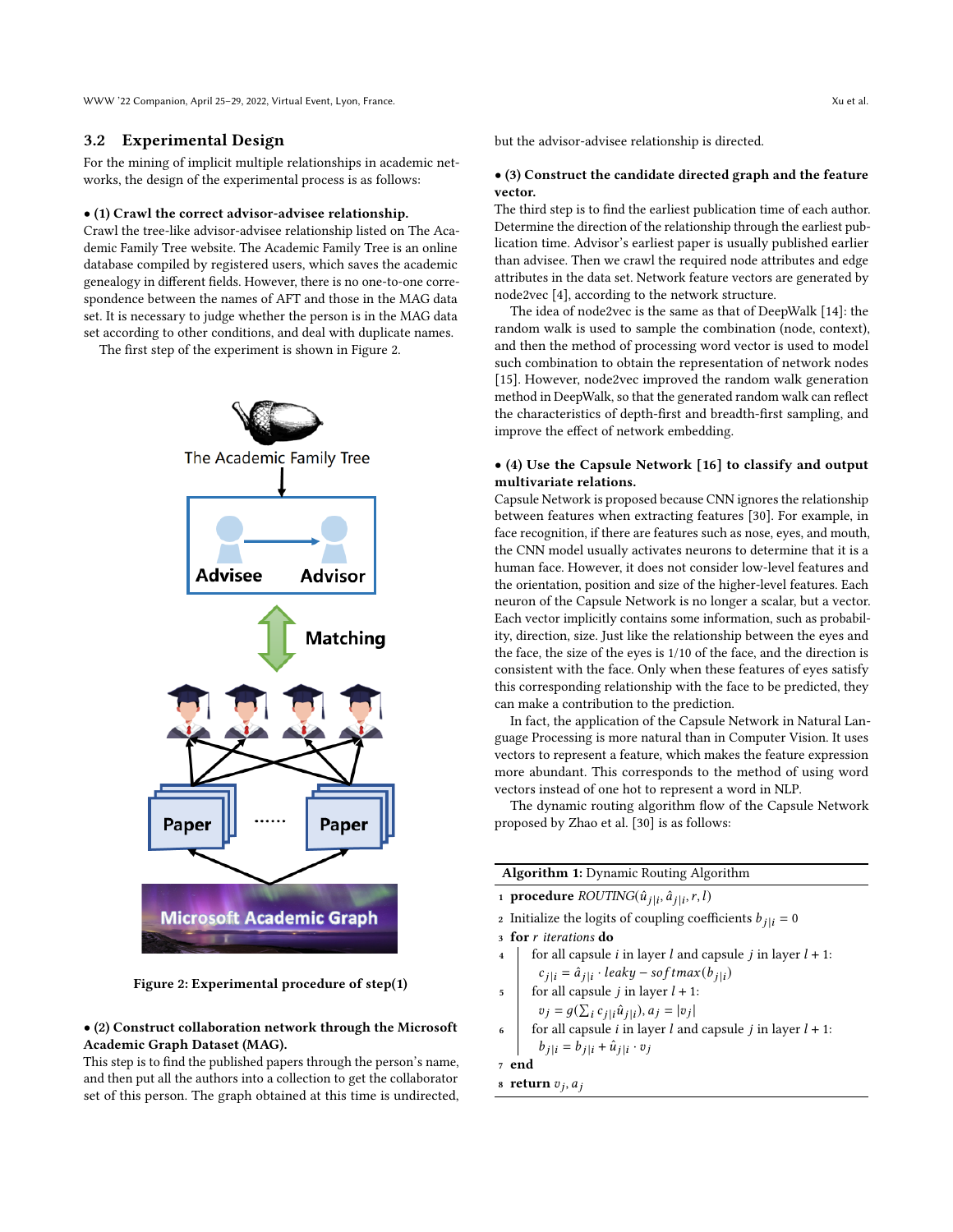Other experimental procedures are shown in the figure below.



Figure 3: Other experimental procedures

## 4 EXPERIMENTAL RESULTS AND ANALYSIS

This section describes the experimental details, including experimental dataset, data preprocessing method, and evaluation metrics. In order to ensure the effectiveness of the model, we compare the results with other algorithms and verify the accuracy of the mined multivariate relationship through evaluation metrics.

#### 4.1 Experimental Setup

First of all, it is necessary to solve the problem of duplicate names. The names in the MAG data set cannot correspond to the names in the Academic Family Tree (AFT). We believe that authors with the identical name are the same person, if one of the following conditions is satisfied:

- (1) They have at least one same institution.
- (2) They have at least one co-author.

Then build a dictionary corresponding to the author names in the AFT and the MAG. The form of each dictionary element is {"the author's name in AFT": "the author's name in the MAG"}.

As mentioned earlier, we extract the advisor-advisee relationship from the AFT as the ground truth. We start from a node, crawl the advisees of the node, add these advisees to the list to be crawled, and cycle this operation, adjust the amount of crawled data by controlling the depth. We crawled 5894 pieces of data from computer science and 4682 pieces of data from neuroscience.

In the experiment, we used 150-dimensional network feature vectors and a fixed learning rate of  $1e - 3$  to train the model. We use 3 iterations of routing for all data sets because it can optimize the loss faster and eventually converge to a lower loss.

## 4.2 Baseline Methods

In experiments, we evaluated and compared our model with several widely used baseline methods.

Methods based on machine learning include:

• Logistic Regression (LR) [\[31\]](#page-8-23): using maximum likelihood function to estimate and learn parameters, which is commonly used in classification problems.

• Support Vector Machine (SVM) [\[18\]](#page-8-24): this is a commonly used binary classifier, which learns the decision boundary by solving the maximum margin hyperplane for the input samples. Methods based on neural network include:

• Convolutional Neural Network (CNN) [\[6\]](#page-8-25): neural networks have simple judgment capabilities like humans, and can give better results in text classification.

• Long Short-Term Memory (LSTM) [\[3\]](#page-7-4): LSTM is a special type of RNN, and three gates control the information in the entire time series. Different from the way that CNN extracts features in space, LSTM extracts features in time.

### 4.3 Evaluation Metrics

In order to quantitatively evaluate the effect of the proposed model, the following metrics are used to evaluate the prediction effect: accuracy, precision, recall, and F1-Score. If there are m positive samples and n negative samples in the test set, after using the model to predict, TP represents the number of correct matches (a positive sample is correctly judged as a positive example), and FP represents a false positive that a negative sample is incorrectly judged as a positive example. TN represents the number of correct non-matches in which a negative sample is correctly judged as a negative example, and FN represents a false negative in which a positive sample is incorrectly judged as a negative example.

• Accuracy: the proportion of samples that are correctly classified among all samples.

$$
Accuracy = \frac{TP + TN}{TP + TN + FP + FN}
$$

• Precision: the proportion of true positive samples in all samples judged as positive examples.

$$
Precision = \frac{TP}{TP + FP}
$$

• Recall: the proportion of correctly classified positive examples in all positive samples.

$$
Recall = \frac{TP}{TP + FN}
$$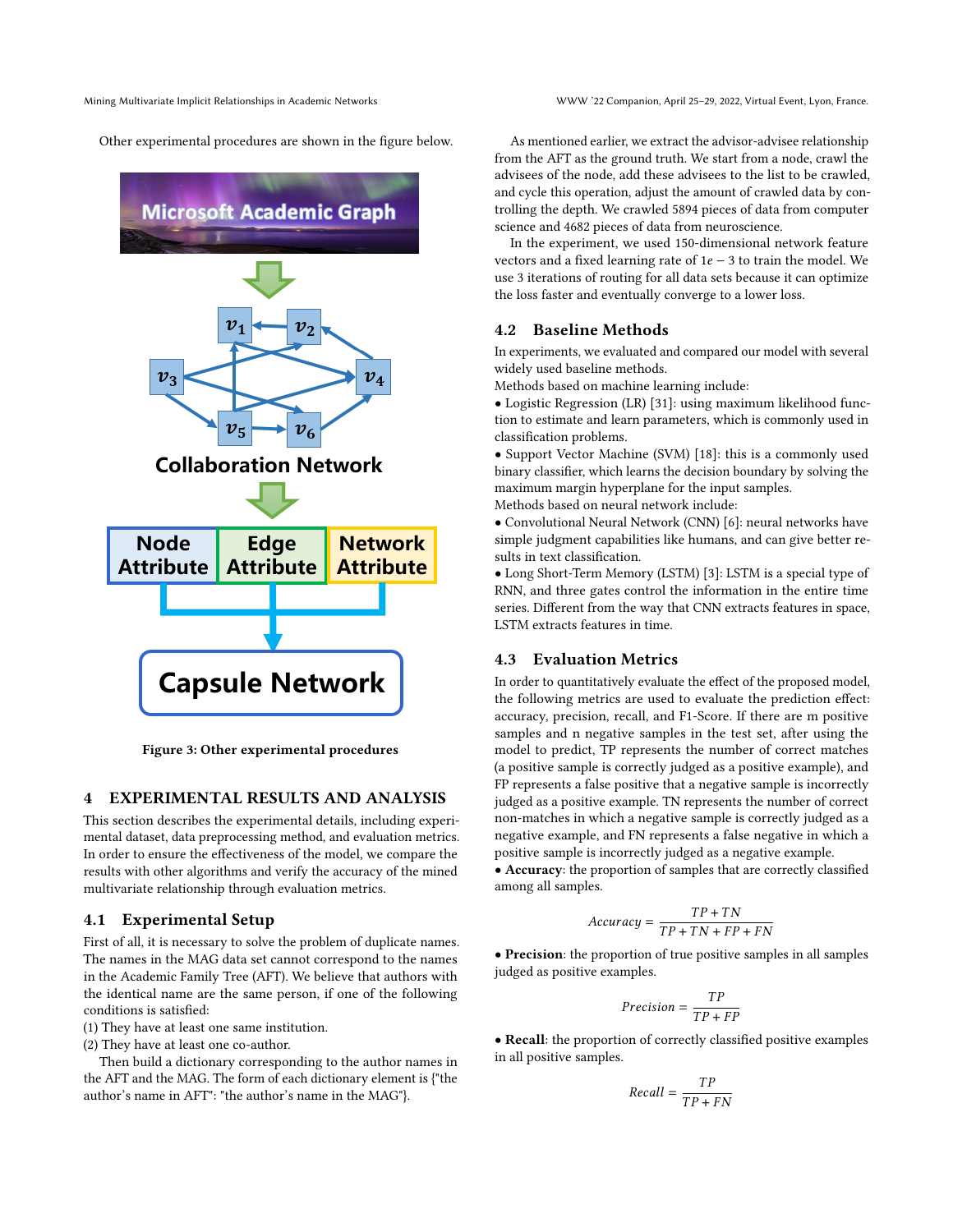WWW '22 Companion, April 25–29, 2022, Virtual Event, Lyon, France. Xu et al.

• F1-Score: calculating the harmonic average of precision and recall.

$$
F1 - Score = \frac{2 \times Precision \times Recall}{Precision + Recall}
$$

#### 4.4 Results and Analysis

| Table 3: Advisor-advisee relationship identification perfor- |  |
|--------------------------------------------------------------|--|
| mance of different methods                                   |  |

|                       |                |            |              | Computer Science |         |
|-----------------------|----------------|------------|--------------|------------------|---------|
| Method<br>Metrics     | L <sub>R</sub> | <b>SVM</b> | <b>CNN</b>   | <b>LSTM</b>      | CapsNet |
| Accuracy              | 0.57           | 0.65       | 0.83         | 0.78             | 0.88    |
| Precision             | 0.55           | 0.61       | 0.85         | 0.81             | 0.86    |
| Recall                | 0.78           | 0.84       | 0.8          | 0.68             | 0.92    |
| F <sub>1</sub> -Score | 0.64           | 0.7        | 0.82         | 0.74             | 0.89    |
|                       |                |            | Neuroscience |                  |         |
| Method<br>Metrics     | LR             | <b>SVM</b> | <b>CNN</b>   | <b>LSTM</b>      | CapsNet |
| Accuracy              | 0.53           | 0.66       | 0.77         | 0.86             | 0.91    |
| Precision             | 0.53           | 0.63       | 0.82         | 0.74             | 0.89    |
| Recall                | 0.6            | 0.79       | 0.85         | 0.79             | 0.95    |
| F <sub>1</sub> -Score | 0.54           | 0.7        | 0.83         | 0.76             | 0.92    |

The data in Table 3 proves that the Capsule Network performs well on data in different fields. By comparing with different models, the effectiveness of the Capsule Network is demonstrated. At the same time, for data of different disciplines, the performance shown by the Capsule Network is also different.

The Capsule Network's ability to learn features is stronger than other methods since it constantly filter features, and key features can be rapidly strengthened in the dynamic routing process. And Capsule Network can correctly classify low-level features to produce high-level features. CNN also has feature enhancements, but it is blind exploration and its efficiency is relatively low. LSTM is not as good as CNN, probably because these features are not related to time series.

Among all the comparison methods, the methods based on neural network is better than the methods based on machine learning, which shows that neural network can effectively identify data features in experiments and better fit data.

In order to show the data more directly, we drew a histogram, as shown in Figure 4.





 $0.9$ 

 $0.8$ 

Figure 4: Experimental results of different methods

### 4.5 Parameter Sensitivity

 $0.9$ 

 $0.8$ 

We analyze the influence of parameter setting on the experimental results from the following aspects: (1) The dimension of network feature vector; (2) The number of routing; (3) Vector normalization.

#### • The dimension of network feature vector

In order to verify the influence of the dimension of network feature vector on the experimental results, we set the dimension to 10, 43, 75, 108, 140.

We can observe the influence of the dimension of the network feature vector on the experimental results through the data in Figure 5. Whether using low-dimensional vectors or high-dimensional vectors, Capsule Network can achieve good results. However, for the data of different disciplines, the performance of CapsNet is different.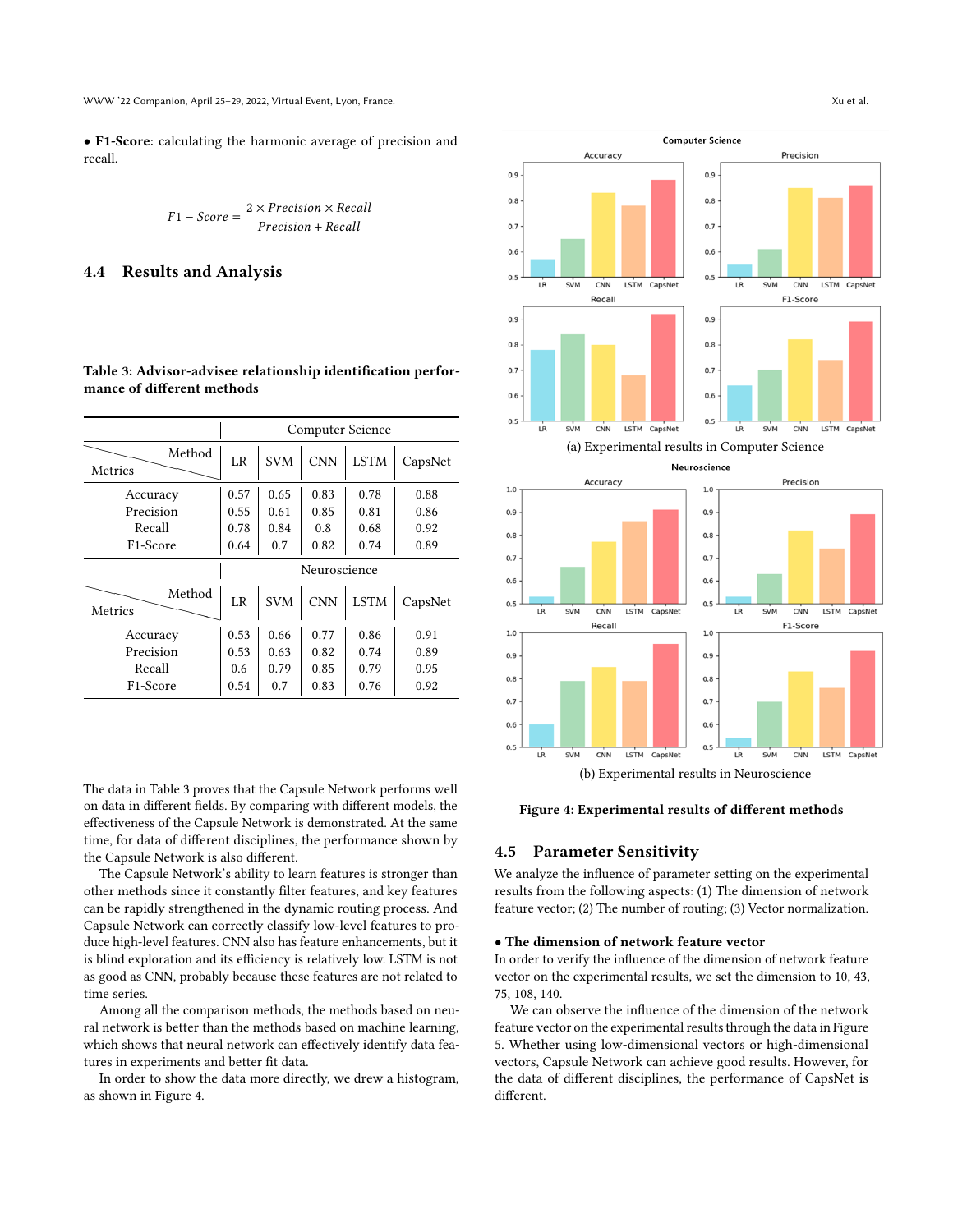

Figure 5: The influence of network feature vector dimension

#### • The number of routing and vector normalization

We set up different control groups to verify the influence of routing and normalization on the results of the experiment.

Table 4 reports the experimental results of different CapsNet settings and shows the importance of routing and normalization.

The data of network attributes is between 0 and 1. Compared with that, the values of node attributes and edge attributes are much larger. The results show that it is necessary to normalize the input vector.

When the number of routing iterations is small, the accuracy and F1-Score show a linear upward trend with the increase of the number of iterations. But after three iterations, the increase rate of accuracy gradually slowed down. And we observe that more routing iterations increase network capacity and the training time, and tend to overfit the training data set.

#### • Dynamic learning rate

The learning rate is an important hyperparameter for the rapid convergence of neural networks in the training process. If the learning

|              |         | <b>Computer Science</b> |          |                       |
|--------------|---------|-------------------------|----------|-----------------------|
| Method       | Routing | Normalization           | Accuracy | F1-Score              |
| CapsNet      | 1       | no                      | 0.81     | 0.81                  |
| CapsNet      | 1       | yes                     | 0.84     | 0.83                  |
| CapsNet      | 3       | no                      | 0.84     | 0.85                  |
| CapsNet      | 3       | yes                     | 0.88     | 0.88                  |
| Neuroscience |         |                         |          |                       |
| Method       | Routing | Normalization           | Accuracy | F <sub>1</sub> -Score |
| CapsNet      | 1       | no                      | 0.83     | 0.84                  |
| CapsNet      | 1       | yes                     | 0.85     | 0.87                  |
| CapsNet      | 3       | no                      | 0.87     | 0.88                  |
| CapsNet      | 3       | yes                     | 0.91     | 0.92                  |
|              |         |                         |          |                       |

rate is large, the optimization process may stop at a local minimum or diverge. But the low learning rate will lead to very slow convergence. Although CapsNet has a higher accuracy rate than CNN, it also requires longer training time because of more parameters that need to be calculated. In order to solve this problem, we use the warm restarts technique to dynamically adjust the learning rate and successfully reduce the training time.

In the Stochastic Gradient Descent with Warm Restarts [\[10\]](#page-8-26) (aka warm restarts), the learning rate is initialized to the maximum value, and then reduced by cosine annealing until the lower limit of the selected interval is reached. When the learning rate reaches the minimum value, set it to the maximum value again to realize the step function.

The learning rate of warm restarts is shown in the figure below.



Figure 6: Learning rate of Warm Restarts

The cosine annealing function is given in the following equation, where  $lr_{min}$  and  $lr_{max}$  is the boundary of the learning rate range, ts is the training step, and  $T_i$  is the number of training steps in each cycle. When  $ts = T_i$ , ts is set to 0, and the cycle starts again. The process repeats cyclically during the training time, and the cycle period needs to be set appropriately to optimize the training time and accuracy.

$$
lr = lr_{min} + \frac{1}{2}(lr_{max} - lr_{min})(1 + \cos \pi \cdot \frac{ts}{T_i})
$$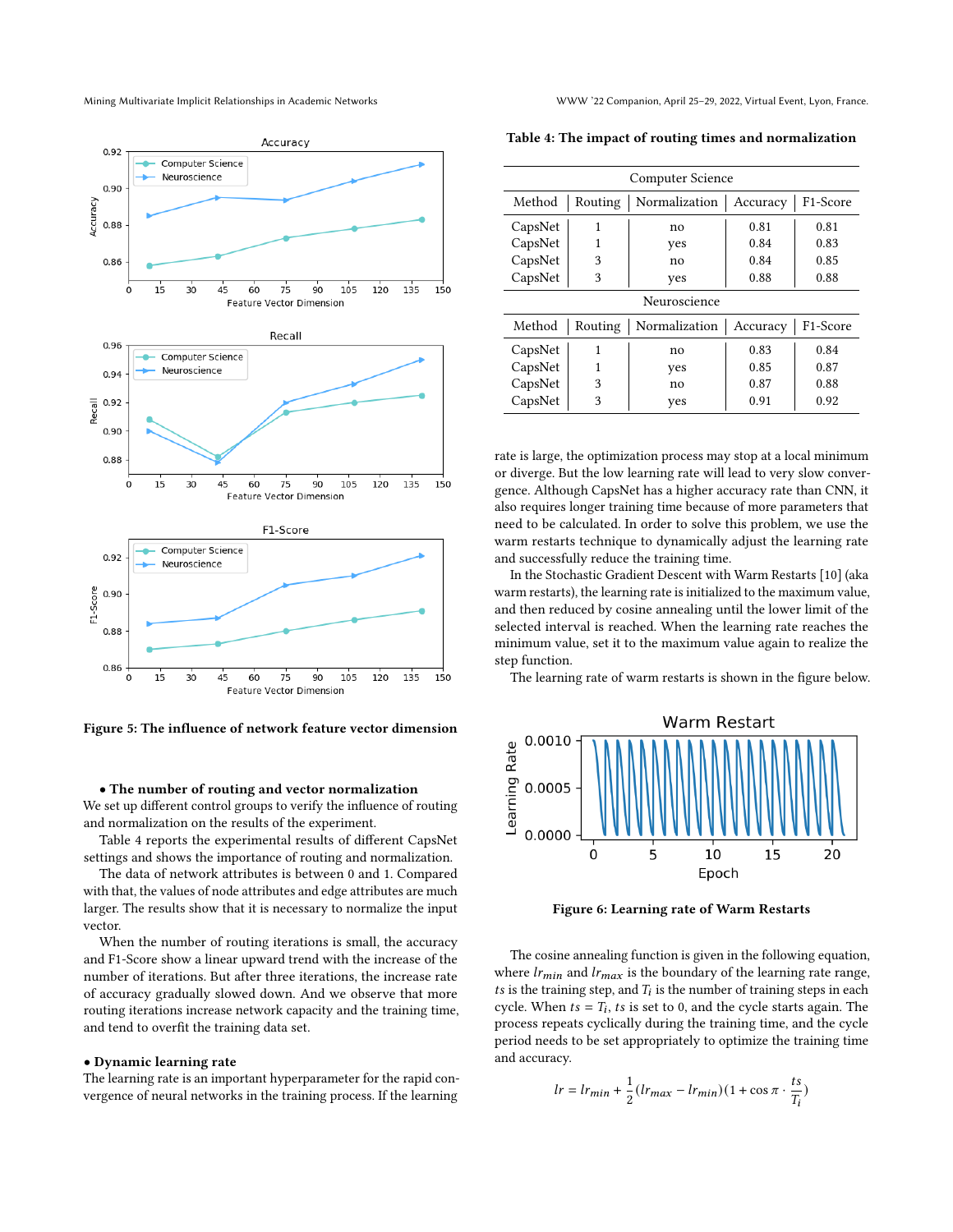Changing a small learning rate to a large learning rate in a short period may cause the training loss suddenly increase. Therefore, warm restart usually causes the model to diverge. But the results show that by adding some controllable divergence, the model can bypass the local minimum and find a better global minimum. This is similar to finding a valley, then climbing a nearby hill and finding a deeper valley. In this process, the same global minimum can be found faster because its path generally has a higher gradient.

The algorithm procedure used in the experiment is shown in Algorithm 2.

|                         | <b>Algorithm 2:</b> Warm Restarts for CapsNet                                                                                                     |
|-------------------------|---------------------------------------------------------------------------------------------------------------------------------------------------|
|                         | $1 \triangleright \text{WR}$ stands for Warm Restarts.                                                                                            |
|                         | 2 procedure $WR(lr_{min}, lr_{max}, T_{curr}, T_i)$                                                                                               |
| 3                       | $\triangleright$ Learning rate update                                                                                                             |
| $\overline{\mathbf{4}}$ | $\left  \quad lr \leftarrow l_{\text{rmin}} + \frac{1}{2} (l_{\text{rmax}} - l_{\text{rmin}}) (1 + \cos \pi \frac{l_{\text{curr}}}{T_i}) \right $ |
| 5                       | if $T_{curr} = T_i$ then                                                                                                                          |
| 6                       | $\triangleright$ Warm Restart after $T_i$ training steps                                                                                          |
| $\overline{7}$          | $T_{curr} \leftarrow 0$                                                                                                                           |
| 8                       | else                                                                                                                                              |
| $\mathbf{q}$            |                                                                                                                                                   |
| 10                      | $\label{eq:1} \begin{split} &\vartriangleright \text{Current step update}\\ &T_{curr} \leftarrow T_{curr} + 1 \end{split}$                        |
| return $T_{curr}$<br>11 |                                                                                                                                                   |

The experimental results are shown in Figure 7. Warm Restarts reached convergence after 10-11 training epoches, and BaselineCapsNet needed about 15 epoches.

Compared with BaselineCapsNet, using Warm Restarts can reduce about 4 training epochs. The amount of data used in this experiment is relatively small, and perhaps the acceleration effect of Warm Restarts is more obvious for larger data sets. However, Warm Restarts has little effect on the improvement of accuracy.

## 4.6 Application

We applied the trained model to the entire MAG database to construct an academic genealogy of neuroscience, but authors who published less than ten papers were automatically excluded. And we plan to further analyze the social relationships among them based on the current academic genealogy.

#### 5 CONCLUSION

In this work, we use the Capsule Network to extract advisor-advisee relationships based on node, edge, and network attributes. Unlike the traditional methods that only focus on binary relations, we obtain multivariate relations by aggregating binary relations. Through comparison with other methods, the effectiveness of the Capsule Network is proved. By adjusting the parameters several times, the influence of the dimension of the network feature vector, the number of routing, and normalization on the experimental results are found. We also proved the effectiveness of Warm Restarts technique for accelerating the CapsNet training process. Finally, the trained model is applied to the entire MAG dataset to generate academic genealogy.



## Figure 7: Accuracy results obtained with BaselineCapsNet and WarmRestarts

The following topics may be good choices for future work in this research field.

(1) Based on the existing data to identify other relationships in the collaboration network, such as friends and colleagues.

(2) Further optimize the current relationship mining model.

(3) The data source is relatively single, and author information in other databases can be added to improve accuracy.

## ACKNOWLEDGMENTS

This work is partially supported by the Natural Science Foundation of China under Grant 62072073, Grant 61906028, and partially by the Fundamental Research Funds for the Central Universities under Grant DUT20RC(4)010.

## **REFERENCES**

- <span id="page-7-0"></span>[1] Scott A Boorman and Harrison C White. 1976. Social structure from multiple networks. II. Role structures. American journal of sociology 81, 6 (1976), 1384– 1446.
- <span id="page-7-2"></span>[2] W. Chi, J. Han, L. Qi, L. Xiang, W. Lin, and H. Ji. 2012. Learning Hierarchical Relationships among Partially Ordered Objects with Heterogeneous Attributes and Links. In Proceedings of the 2012 SIAM International Conference on Data Mining.
- <span id="page-7-4"></span>[3] Klaus Greff, Rupesh K Srivastava, Jan Koutník, Bas R Steunebrink, and Jürgen Schmidhuber. 2016. LSTM: A search space odyssey. IEEE transactions on neural networks and learning systems 28, 10 (2016), 2222–2232.
- <span id="page-7-3"></span>Aditya Grover and Jure Leskovec. 2016. node2vec: Scalable feature learning for networks. In Proceedings of the 22nd ACM SIGKDD international conference on Knowledge discovery and data mining. 855–864.
- <span id="page-7-1"></span>[5] Zhang Jing, Wang Fusheng, and Yang Hongyong. 2013. Research on Group Emerging Behavior in Social Cooperation Network. Complex Systems and Complexity Science 10, 3 (2013), 45-49.